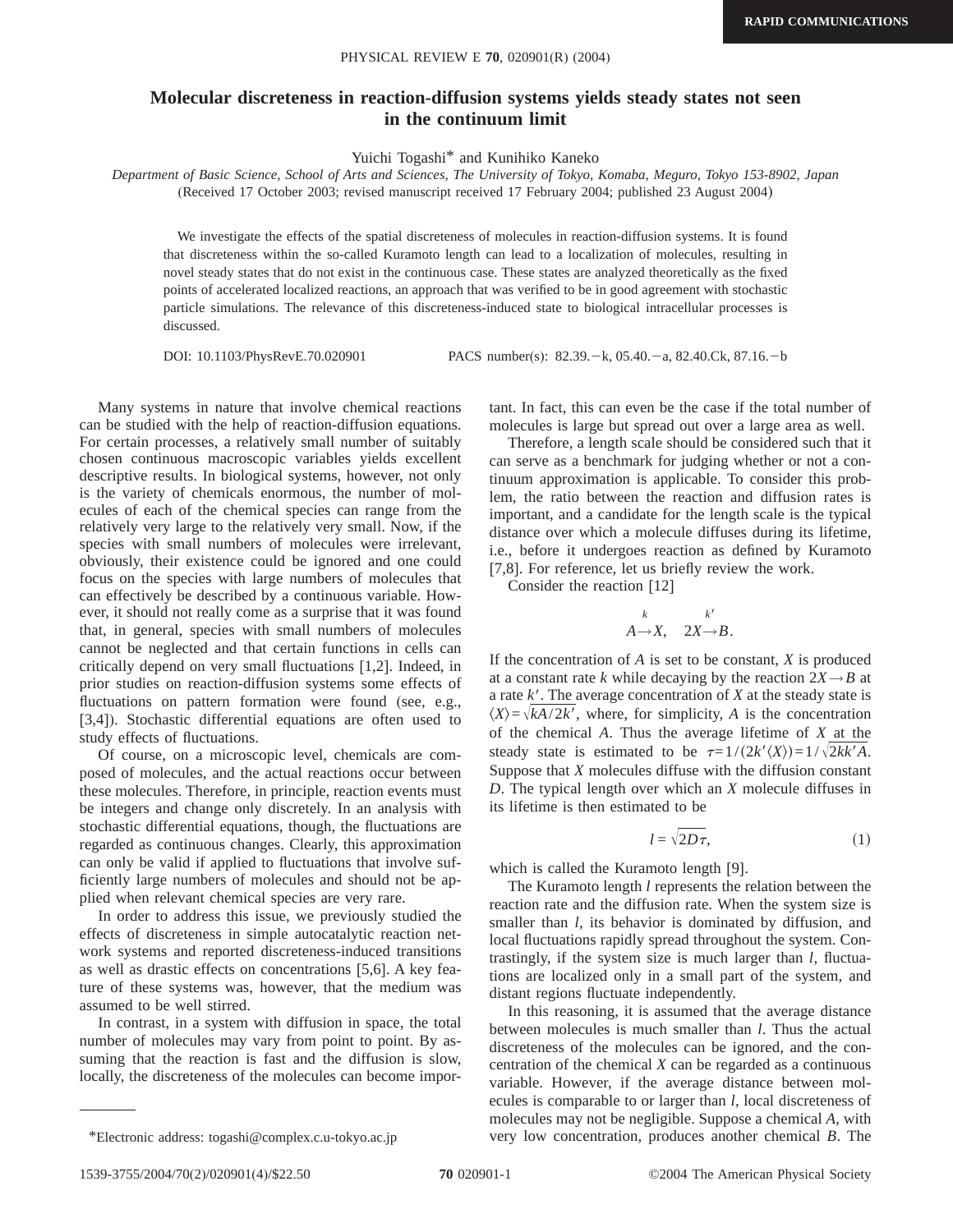

FIG. 1. (Color online) Time series of  $N_1$  and  $N_2$ .  $r=1$ ,  $a=4$ ,  $N$  $=1000$ ,  $L_x=1000$ . (a)  $D=10$ , (b)  $D=100$ , (c)  $D=1000$ . Initially,  $(N_1, N_2, N_3) = (250, 250, 500)$ . For  $D=10$ ,  $X_3$  reaches 0, which corresponds to the unstable fixed point  $(2c/3, c/3,0)$ .

average lifetime of *B* is short, such that the Kuramoto length of *B* is shorter than the average distance between adjacent *A* molecules. With this setting, chemical *B* molecules may be considered as localized around *A* molecules. This is especially so if the reactions involve second or higher orders of *B*. Then, the localization of chemical *B* may drastically alter the total rate of the reactions, and the effect of the local discreteness of the molecules may thus be rather significant.

In order to systematically investigate the effects of the local discreteness of the molecules, we consider a simple one-dimensional reaction-diffusion system with three chemicals  $(X_1, X_2, \text{ and } X_3)$  and the following four reactions:

$$
X_2 + X_3 \xrightarrow{k_1} X_2 + X_1, \quad X_3 + X_1 \xrightarrow{k_2} 2X_3
$$

$$
2X_2 \xrightarrow{k_3} X_2 + X_1, \quad 2X_1 \xrightarrow{k_4} X_1 + X_2.
$$

Here, we assume that the first two reactions are much faster than the others, i.e., the reaction constants satisfy  $k_1, k_2$  $\ge k_3 > k_4$ . To be specific, we take  $k_1 = k_2 = 100r$ ,  $k_3 = ar$ , and  $k_4 = r \ (r > 0, \ 1 \le a \le 100).$ 

In the continuum limit,  $c_i(t, x)$ , the concentration of chemical  $X_i$  at time  $t$  and position  $x$ , is governed by the reaction-diffusion equation for the system given by

Y. TOGASHI AND K. KANEKO PHYSICAL REVIEW E **70**, 020901(R) (2004)



FIG. 2. (Color online) Average concentration of  $X_2$ , for different *r* and *D* ( $a=4$ ,  $N=1000$ ,  $L_x=1000$ , sampled over  $5000 < t < 10000$ , and ten trials. The error bars show the standard deviation between the trials). The dotted lines correspond to 0.1 molecule per the Kuramoto length  $l_1 = \sqrt{D/50r}$  for each *r*.

$$
\frac{\partial c_1}{\partial t} = -100r(c_1 - c_2)c_3 - r(c_1^2 - ac_2^2) + D_1 \frac{\partial^2 c_1}{\partial x^2},\qquad(2)
$$

$$
\frac{\partial c_2}{\partial t} = r(c_1^2 - ac_2^2) + D_2 \frac{\partial^2 c_2}{\partial x^2},\tag{3}
$$

$$
\frac{\partial c_3}{\partial t} = 100r(c_1 - c_2)c_3 + D_3 \frac{\partial^2 c_3}{\partial x^2},\tag{4}
$$

where  $D_i$  is the diffusion constant of  $X_i$ . The system is closed and thus the total concentration *c* is conserved. For simplicity, we assume  $D_i = D$  for all *i*.

The reaction-diffusion equation has fixed points at  $(c_1, c_2, c_3) = (0, 0, c), (\sqrt{ac}/(\sqrt{a+1}), c/(\sqrt{a+1}), 0)$  for all *x*. By performing a straightforward linear stability analysis, it is shown that only the former is stable. Indeed, by starting from an initial condition with  $c_i$  $>$ 0, this reaction-diffusion equation always converges to the fixed point  $(0,0,c)$ .

Next, in order to obtain insights into the case when the continuum limit cannot be taken, we carry out direct particle simulations. Each molecule diffuses randomly (showing Brownian motion) in a one-dimensional space with periodic boundary conditions (length  $L<sub>x</sub>$ ). When two molecules are within a distance  $d_r$ , they react with a certain probability and the total number of molecules  $(N)$  is conserved.

First, we investigate the case with  $a=4$  and show a time series of the number of molecules  $N_i$  of chemical species  $X_i$ in Fig. 1. As can be seen,  $N_1$  and  $N_2$  do not converge to 0 but to relatively large numbers. As can be expected, the final concentrations depend on  $r$  and  $D$ , and for  $X_2$  it is depicted in Fig. 2. Approximately, the concentration turns out to be proportional to  $\sqrt{r/D}$  when  $N_1, N_2 \ll N$ .

To elucidate the origin of this proportionality, we take a closer look at the Kuramoto length, which, of course, depends on the molecule species. In the case of the  $X_1$  molecules it is given by  $l_1 = \sqrt{D/50}$ *rc*<sub>3</sub>, as the average lifetime of  $X_1$  is  $1/100rc_3$ . Here we consider the situation  $N_1$ ,  $N_2 \ll N$ , so that  $c_3 \approx c$ . In the discussion below, we assume that  $l_1$  $=\sqrt{D/50}$ *rc*= $\sqrt{D}L_{x}/50$ *rN*.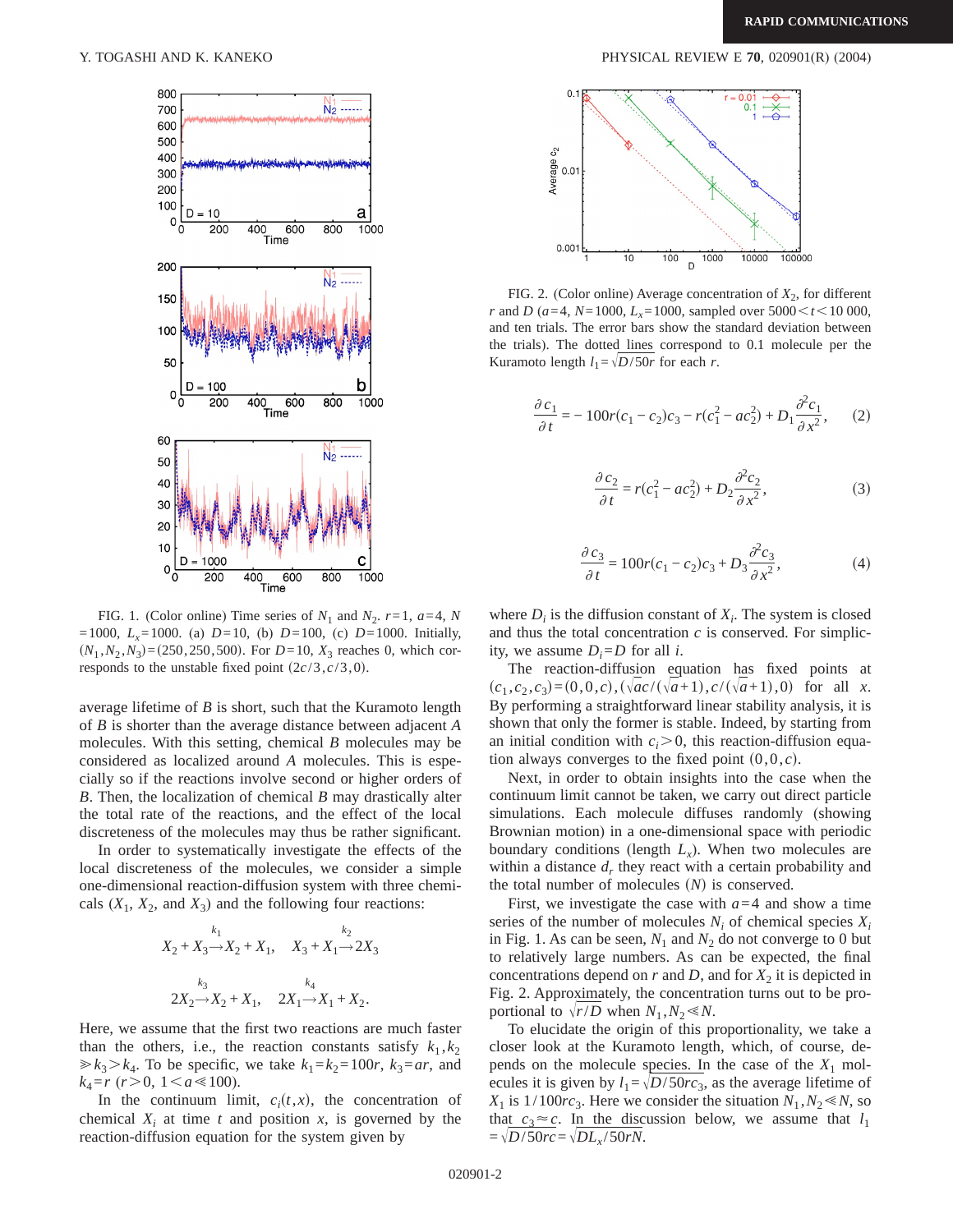## MOLECULAR DISCRETENESS IN REACTION-… PHYSICAL REVIEW E **70**, 020901(R) (2004)

Using this length  $l_1$ , the density of the remaining  $X_2$  molecules is found to be about 0.1 molecule per  $l_1$ , independent of the parameters, as shown in Fig. 2. After relaxation, this density does not depend on the initial conditions, as long as  $N_i \geq 1$  is satisfied initially. Furthermore, the density is independent of the system size  $L_x$ , if  $L_x \ge l_1$ , so that the number of remaining molecules  $N_2$  is simply proportional to  $L_x$ . Consequently, in this analysis one obtains a finite  $c_2$  regardless of the system size or initial conditions, which is clearly different from the continuum limit where  $c_2$  goes to 0.

In this system,  $X_1$  molecules are produced by  $X_2$  molecules. If  $\lambda_2$ , the average distance between  $X_2$  molecules is smaller than  $l_1$ , the distributions of  $X_1$  around neighboring  $X_2$ molecules overlap each other significantly and one can regard  $X_1$  to be uniformly distributed. In contrast, if  $\lambda_2$  is much larger than  $l_1$ , molecules  $X_1$  will localize around the  $X_2$  molecules (the size  $L_x \gg \lambda_2$ ). Then, the reaction  $2X_1 \rightarrow X_1 + X_2$  is accelerated when compared to the case that the same total number of  $X_1$  molecules is uniformly distributed.

We define the acceleration factor  $\alpha(\lambda_2, l_1)$  as the ratio between the reaction rate with localized  $X_1$  and the reaction rate with uniformly distributed  $X_1$ . If  $\lambda_2 \ge l_1$ , it is expected that  $\alpha \geq 1$ . Assuming that the distribution of  $X_1$  is continuous and represented by the concentration  $c_1(x)$  [13], the acceleration factor can be expressed as

$$
\alpha = \frac{\langle c_1^2 \rangle}{\langle c_1 \rangle^2} = \frac{L_x^{-1} \int c_1^2 dx}{(L_x^{-1} \int c_1 dx)^2}.
$$
 (5)

For simplicity, we assume that the distribution of the localized  $X_1$  molecules is Gaussian with a standard deviation  $l_1$ centered around the  $X_2$  molecules (which may overlap each other). Suppose that the  $X_2$  molecules are randomly distributed over the system with an average distance  $\lambda_2$ , we then obtain [14]

$$
\alpha = 1 + \frac{1}{2\sqrt{\pi}} \cdot \frac{\lambda_2}{l_1} = 1 + \frac{1}{2\sqrt{\pi} \cdot l_1 c_2}.
$$
 (6)

On the other hand, the average lifetime of  $X_2$  molecules is much longer, so that the Kuramoto length for  $X_2$  molecules is longer than  $\lambda_2$ . Consequently, the reaction  $2X_2 \rightarrow X_2 + X_1$  is not accelerated by localization.

Provided that  $N_1, N_2 \ll N_3$ ,  $N_1 \approx N_2$  due to the fast reactions  $X_2+X_3 \rightarrow X_2+X_1$  and  $X_3+X_1 \rightarrow 2X_3$ . As a result, the ratio between the two reaction rates is given by

$$
\frac{\text{The rate of } (X_1 \to X_2)}{\text{The rate of } (X_2 \to X_1)} \approx \frac{\alpha k_4 N_1^2}{k_3 N_2^2} \approx \frac{\alpha}{a}.\tag{7}
$$

Following Eq. (7), the two reaction rates are balanced if  $N_2$ takes a value such that  $\alpha = a$  is satisfied. Corresponding to  $\alpha = a$ , a fixed point appears at

$$
c_1 = c_2 = [2(a-1)\sqrt{\pi}l_1]^{-1} (=c_s),
$$
\n(8)

provided  $c_1, c_2 \ll c_3$  and  $c_3 = c$ . The stability of this fixed point is analyzed, by linearizing Eqs. (6) and (8) around the fixed point. Noting that



FIG. 3. (Color online) The acceleration factor  $\alpha$ , plotted against  $\lambda$ <sub>2</sub>/ $l_1$ . We measure the relation from simulations with different *r*, *D*, and *a* ( $N=1000$ ,  $L_x=1000$ , sampled over  $5000 < t < 10000$ , and ten trials. The error bars show the standard deviation of  $c_2$  between the trials). This is very close to the theoretical estimation  $\alpha=1$  $+1/(2\sqrt{\pi})\cdot\lambda_2/l_1$ .

$$
\alpha = 1 + \frac{(a-1)c_s}{c_2} = a - \frac{a-1}{c_s} \delta c_2 + o(\delta c_2),\tag{9}
$$

with  $c_1 = c_s + \delta c_1$  and  $c_2 = c_s + \delta c_2$ , and rewriting Eqs. (2) and (3) with  $\alpha$  in Eq. (9), we obtain

$$
\begin{pmatrix}\n\dot{c}_1 \\
\dot{c}_2\n\end{pmatrix} = \begin{pmatrix}\n-2ac_s - 100c & (3a - 1)c_s + 100c \\
2ac_s & -(3a - 1)c_s\n\end{pmatrix} \begin{pmatrix}\n\delta c_1 \\
\delta c_2\n\end{pmatrix} + o(\delta c_1, \delta c_2).
$$
\n(10)

The Jacobi matrix has two negative eigenvalues, and the fixed point is stable. (This is natural, since if  $\alpha < a$ ,  $N_2$  decreases, leading to the increase of  $\alpha$ , and vice versa.) This fixed point (steady state) is distinct from that of the original reaction-diffusion equation,  $(0,0,c)$ .

From Eq. (6),  $\alpha$  becomes 4 when  $\lambda_2 / l_1 = 6\sqrt{\pi} \approx 10.6$ . In our simulation with  $a=4$ , about 0.1  $X_2$  molecule per  $l_1$  remains, as shown in Fig. 2. In other words,  $\lambda_2 / l_1 \approx 10$ , in good agreement with the estimate. By changing *a*, we numerically obtain the relation between the  $\lambda_2 / l_1$  and the actual acceleration factor  $\alpha$ , again agreeing well with the above theoretical estimate  $\alpha=1+1/(2\sqrt{\pi}) \cdot \lambda_2/l_1$ , as shown in Fig. 3.

In the estimate above, we consider the case where  $N_1, N_2 \ll N$ . On the other hand, if *N* is set to be smaller than the estimated value of  $N_2$  at the steady state,  $N_2$  increases to satisfy the balance, and finally reaches the state  $N_1 + N_2 = N$ ,  $N_3=0$ , which corresponds to the unstable fixed point of the reaction-diffusion equation,  $[\sqrt{ac}/(\sqrt{a}+1), c/(\sqrt{a}+1),0]$ , as shown in Fig. 1(a).

The localization of  $X_1$  cannot be maintained without the spatial discreteness of  $X_2$  molecules. In reaction-diffusion equations, any pattern will disappear eventually when given a sufficiently long evolution time, unless it is somehow sustained. This is even the case when the initial distribution of  $X_2$  is discrete. But again, it is essential to recall that reactiondiffusion equations are an approximation and in that sense an idealization. In reality, a single molecule itself can of course not be broadened by diffusion and the spatial discreteness of